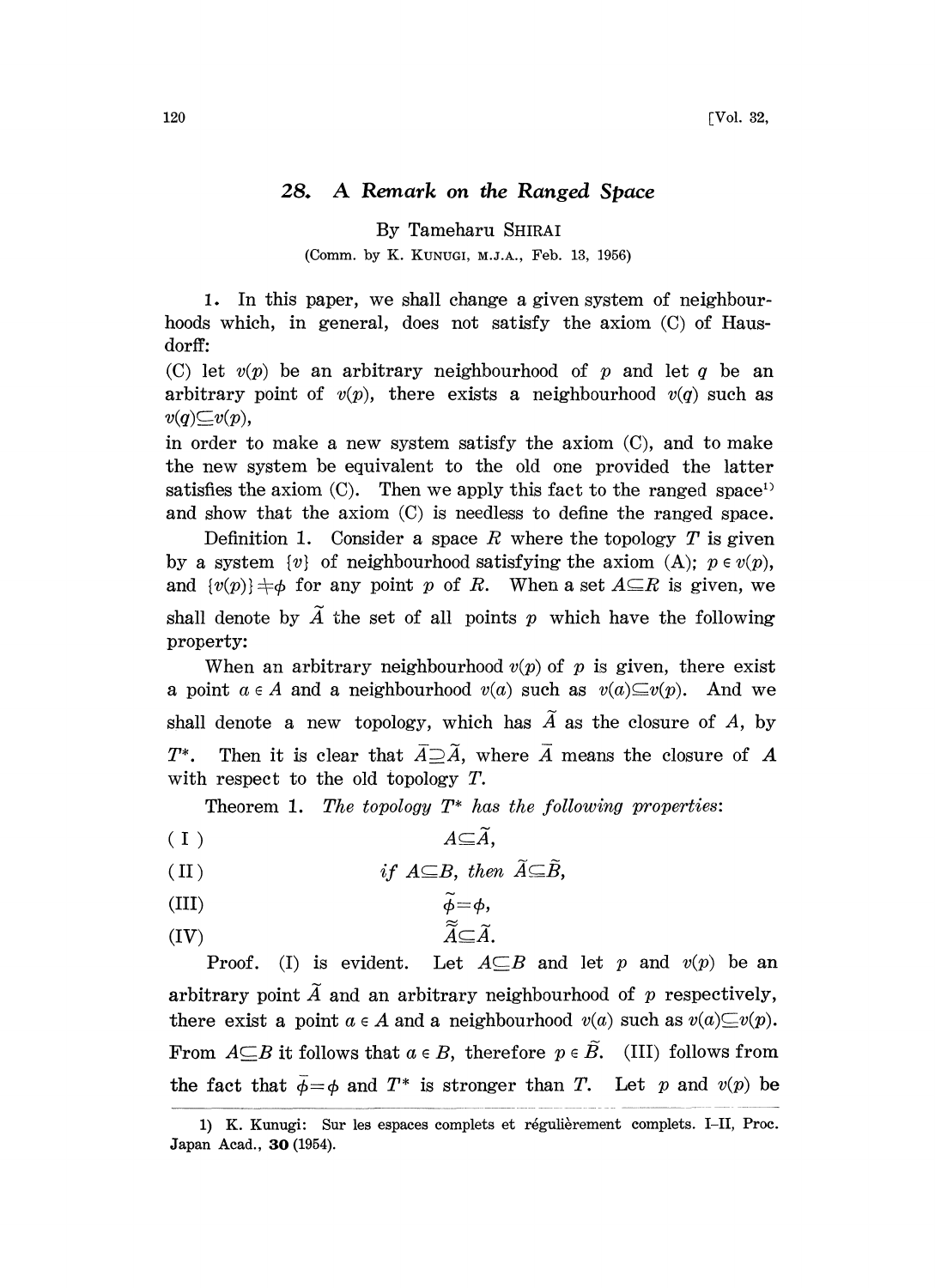an arbitrary point of  $\widetilde{A}$  and an arbitrary neighbourhood of p respectively, there exist a point  $q \in \tilde{A}$  and a neighbourhood  $v(q)$  such as  $v(q) \subseteq v(p)$ . Since  $q \in \tilde{A}$ , there exist a point  $a \in A$  and a neighbourhood  $v(a)$  such as  $v(a) \subseteq v(q) (\subseteq v(p))$ . Therefore  $p \in A$ .

Definition 2. If a neighbourhood  $v(p)$  satisfies the axiom  $(A)$ , then it satisfies a following axiom (C') which is weaker condition han the axiom (C) of Hausdorff:

(C') there exist a point  $q \in v(p)$  and a neighbourhood  $v(q)$  such as  $v(q) \subseteq v(p)$ .

We shall call the set of all points q having the property  $(C')$ , the kernel of  $v(p)$  and denote it by  $K[v(p)]$ .

Then the space R having the topology  $T^*$  is the ordinary space of neighbourhoods having the system  $\{K\lceil v \rceil\}$  as its system of neighbourhoods. We notice that there is  $Example<sup>2</sup>$  that  $T^*$  is strictly stronger than T.

Theorem 2. If the system  $\{v\}$  satisfies the axiom  $(A)$  and if  $\{v(p)\}\neq\phi$  for any point  $p \in R$ , then the system  $\{K[v]\}$  of kernels has the following properties:

( I\* )  $p \in K[v(p)]$  for any  $K[v(p)]$ ,

(II<sup>\*</sup>) if  $v_1(p_1) \subseteq v_2(p_2)$ , then  $K[v_1(p_1)] \subseteq K[v_2(p_2)]$  (monotone),<br>  $\{K[v(p)]\} \neq \emptyset$  for any point  $p \in R$ ,

(IV\*) for any point  $q \in K[v(p)]$ , there exists  $v(q)$  such as  $K[v(q)] \subseteq K[v(p)]$  (the axiom (C)).

**Proof.** (I\*) and (III\*) are evident. If  $q \in K[v_1(p_1)]$  and if  $v_1(p_1) \subseteq$  $v_2(p_2)$ , then there exists  $v(q)$  such as  $v(q) \subseteq v_1(p_1) \subseteq v_2(p_2)$ , therefore  $q \in K[v,(p)]$ , i.e. we have  $(II^*)$ . If  $q \in K[v(p)]$ , then there exists a neighbourhood  $v(q)$  such as  $v(q) \subseteq v(p)$ . By virtue of (II\*), it follows that  $K[v(q)] \subseteq K[v(p)]$ , i.e. we have  $(IV^*)$ .

Theorem 3. If  $\{u\}$  and  $\{v\}$  are equivalent, then  $\{K[u]\}$  and  ${K[v]}$  are equivalent.

Proof. Let  $K[u(p)]$  be an arbitrary kernel of the system  $\{K[u]\}\$ , there exists  $v(p)$  such as  $v(p)\subseteq u(p)$ . By virtue of monotone of kernels, we have  $K[v(p)] \subseteq K[u(p)]$ . Exchange  $\{u\}$  for  $\{v\}$ , then it follows that there exists  $K[u(p)]$  such as  $K[u(p)] \subseteq K[v(p)]$  for any kernel  $K[v(p)]$ .

Theorem 4. If the system  $\{v(p)\}$  satisfies the axiom  $(B)$  of Hausdorff at a point p:

(B) let  $v_i(p)$  and  $v_i(p)$  be arbitrary two neighbourhoods of p, there exists a neighbourhood  $v_s(p)$  such as  $v_s(p) \subseteq (v_t(p) \cap v_s(p))$ , then the system  $\{K[v(p)]\}$  also satisfies the axiom (B) at the same point p.

 $2)$  See Example at the end of this paper.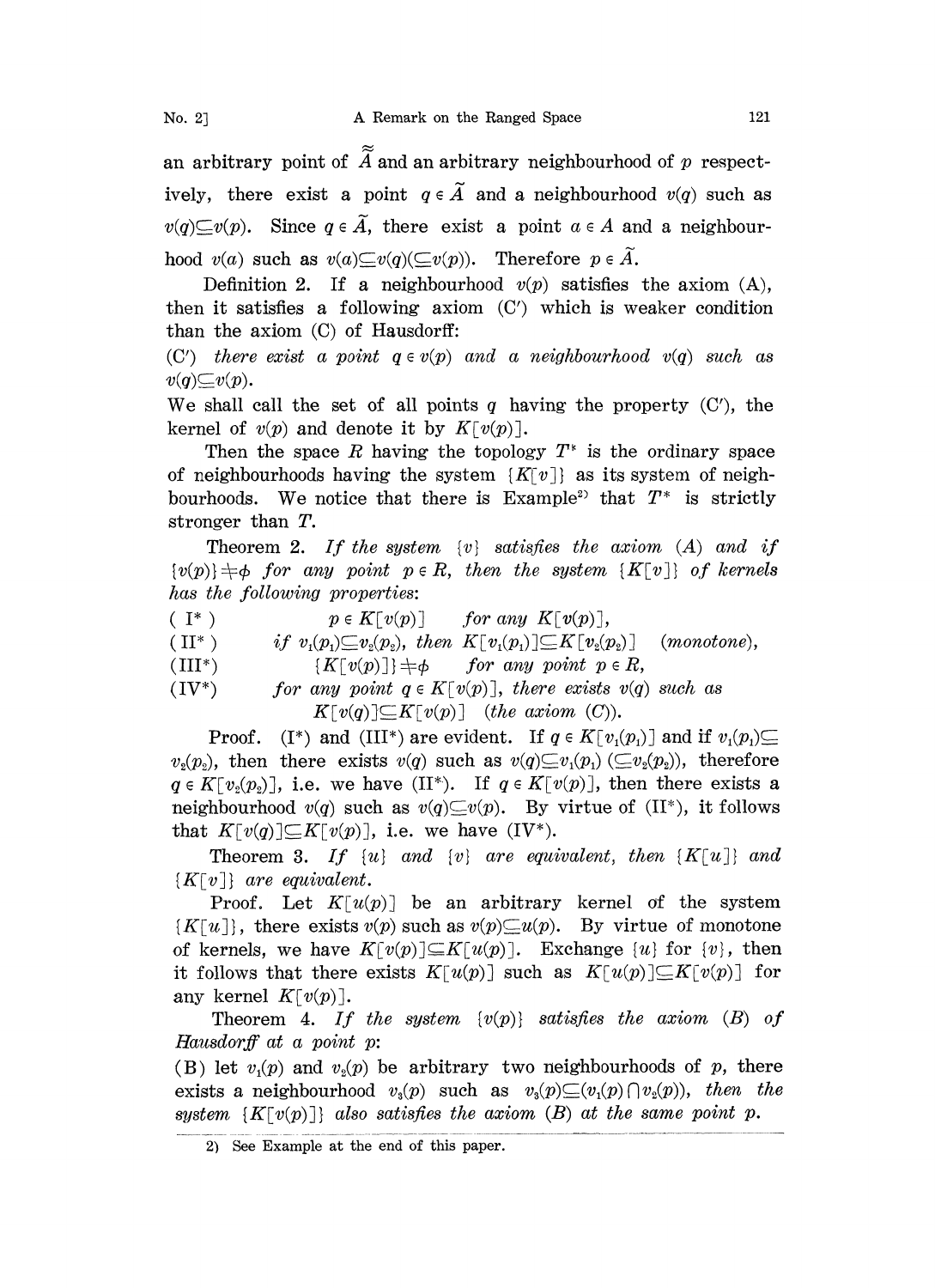Proof. It is clear by virtue of monotone of kernels.

Theorem 5. If the system  $\{v\}$  is equivalent to a system  $\{u\}$  satisfying the axiom  $(C)$  of Hausdorff, then  $\{v\}$  and  $\{K[v]\}$  are equivalent.

Proof. By virtue of Theorem 3, it is enough to prove that  $\{u\}$ and  $\{K[u]\}$  are equivalent. If  $\{u\}$  satisfies the axiom (C), then  $u(p)=K[u(p)]$ . And so we have this theorem.

Theorem 6. The depth<sup>3</sup>  $\omega^*(R, p)$  defined by the system  $\{K[v]\}$ is well defined by the given topology T.

Proof. This follows from Theorem 3 and from the fact that the depth  $\omega^*(R, p)$  is well defined<sup>43</sup> by the topology

Theorem 7. Denote the depths defined by  $\{v\}$  or by  $\{K[v]\}$  respectively by  $\omega(R, p)$  or by  $\omega^*(R, p)$ . Then  $\omega^*(R, p) \ge \omega(R, p)$ .

Proof. If  $\{v\}$  satisfies the axiom (B) at the point p, then  $\{K[v]\}\$  also satisfies (B) (Theorem 4), and so  $\omega^*(R, p) \neq 0$ . In the case when  $\omega(R, p)$  is actually infinite, then, by virtue of monotone of kernels, we have that  $\omega^*(R, p)$  is also actually infinite. In the case when  $\omega(R, p)$  is not actually infinite, consider the sequence of neighbourhoods of the point  $p$ :

(1)  $v_0(p)\supseteq v_1(p)\supseteq\cdots\supseteq v_a(p)\supseteq\cdots, 0\leq a<\beta,$ where  $\beta$  is an ordinal number.

By virtue of monotone of kernels, we have

( 2 )  $K[v_0(p)] \supseteq K[v_1(p)] \supseteq \cdots K \supseteq [v_a(p)] \supseteq \cdots, 0 \le a < \beta.$ 

If the sequence (1) is not maximal, then, by virtue of monotone of kernels, it follows that the sequence (2) is not maximal. Therefore,  $\omega^*(R, p) \ge \omega(R, p).$ 

2. Definition 3. Let  $\omega^*$  be an ordinal limit inaccessible number such as  $\omega^* \leq \omega^*(R)$ . We shall call that a ranged space R is strongly complete if  $\bigcap K[v_a(p_a)]$  is non empty, for any fundamental sequence  ${K[v_a(p_a)]}, 0 \leq \alpha < \omega^*_{\omega}(\leq \omega^*)$  of kernels (this means that the sequence  $\{K[v_{\alpha}(p_{\alpha})]\}$  is a fundamental sequence of neighbourhoods with respect to  $T^*$ ).

Lemma. If  $\alpha < \omega^*(R)$  and if (1)  $K[v_0(p_0)] \supseteq K[v_1(p_1)] \supseteq \cdots \supseteq K[v_\beta(p_\beta)] \supseteq \cdots, v_\beta(p_\beta) \in \mathfrak{B}_{r_\beta},\$ <sup>55</sup><br>  $\gamma_0 < \gamma_1 < \gamma_2 < \cdots < \gamma_\beta < \cdots, \quad \beta < \alpha,$ 

then  $\bigcap K[v_{\beta}(p_{\beta})]$  is open with respect to  $T^*$ .

Proof. As the kernels satisfy the axiom  $(C)$ , this theorem is true for  $\alpha=1$ . Suppose that the theorem has been proved already for  $\alpha < \lambda < \omega^*(R)$ ).

<sup>3)</sup> Cf. 1).

<sup>4)</sup> Cf. 1).

<sup>5)</sup> This means that  $v_{\beta}(p_{\beta})$  is a neighbourhood of rank  $\gamma_{\beta}$  (cf. 1)).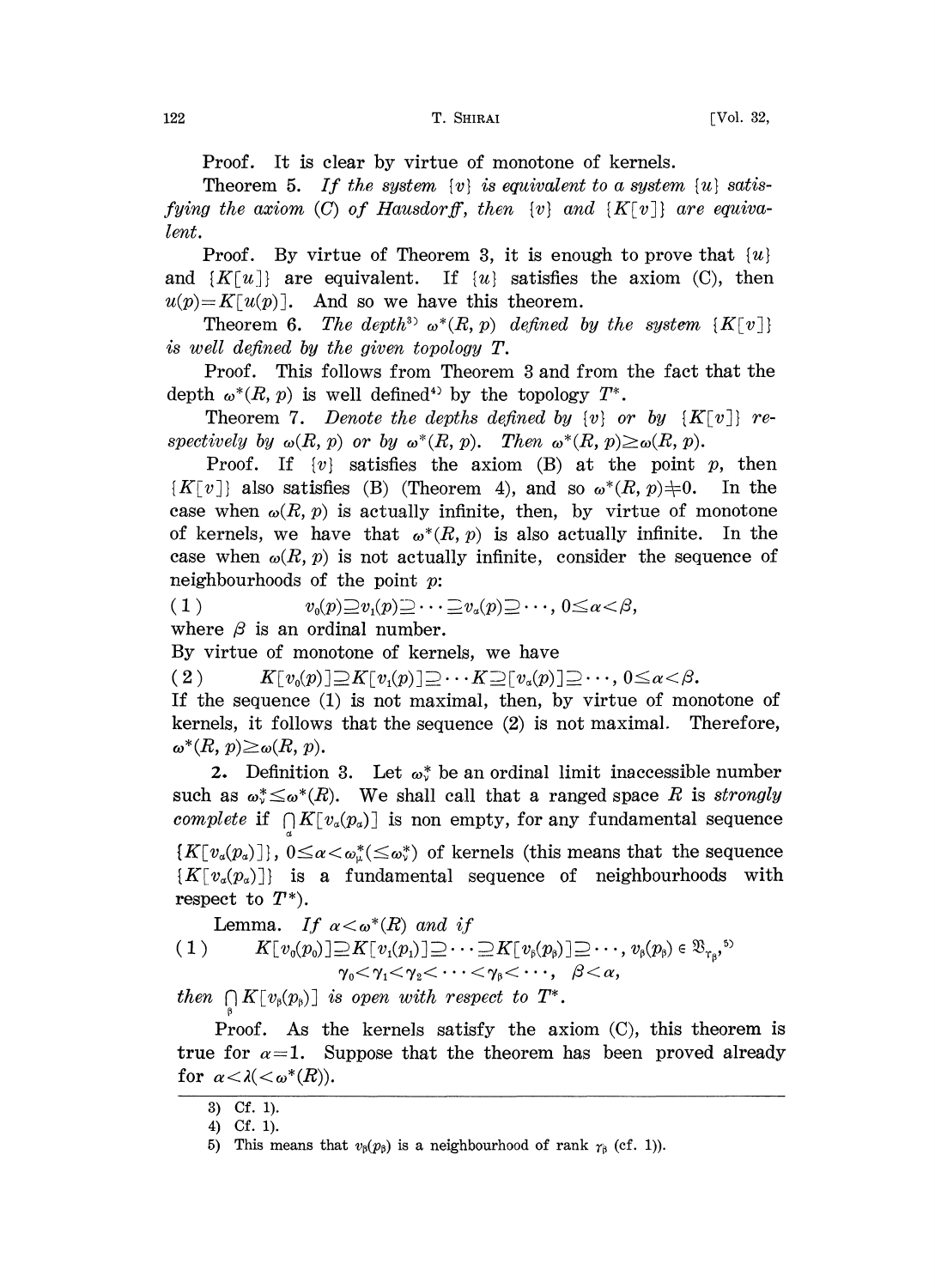In the case  $\lambda$  is a limit number. Let p be an arbitrary point of  $\bigcap_{\beta\leq\lambda}K[v_{\beta}(p_{\beta})]$ . By virtue of the hypothesis that  $\bigcap_{\beta\leq\alpha}K[v_{\beta}(p_{\beta})]$ ,  $\alpha<\lambda$ , is open with respect to  $T^*$  and from the definition of the ranged space, we can show that there exists a sequence of kernels as follows:

 $X[v_0(p)] \supseteq K[v_1(p)] \supseteq \cdots \supseteq K[v_k(p)] \supseteq \cdots,$ where  $K[v_{\beta}(p)] \subseteq K[v_{\beta}(p_{\beta})], v_{\beta}(p) \in \mathfrak{B}_{r_{\beta}}, \ \beta < \lambda.$ 

As  $\lambda < \omega^*(R)$ , the sequence (2) is not maximal. Therefore the point p is an interior point of  $\bigcap_{\beta<\lambda} K[v_{\beta}(p_{\beta})]$  with respect to  $T^*$ .

From the above lemma and from the fact that the kernels satisfy the axiom (C), we have the famous theorem of Baire modified as follows:

Theorem (Baire). When we consider the topology  $T^*$ , any non  $empty\ open\ set^6$  in the strongly complete ranged space must be of 2nd category.

Proof. To prove this theorem, it is sufficient to show hat  $\bigcap A_{2\alpha}, 0 \leq \alpha < \omega^* \left( \langle \omega^*(R) \rangle, \right)$  where every  $A_{2\alpha} \neq \phi$  is open and everywhere dense, is always everywhere dense.

Let  $G$  be an arbitrary non empty open set. We shall show that there exists a fundamental sequence of kernels

( 1 )  $K[v_0(p_0)] \supseteq \cdots \supseteq K[v_a(p_a)] \supseteq \cdots, \ \alpha < \omega_\nu^*,$ satisfying following conditions:

(i)  $K[v_a(p_a)] \subseteq (A_a \cap G)$ , for any even  $\alpha$ ,<br>
(ii)  $v_a(p_a) \in \mathfrak{B}_{r_a}, \quad \gamma_0 < \gamma_1 < \cdots < \gamma_a < \cdots$ ,

$$
v_{\alpha}(p_{\alpha}) \in \mathfrak{B}_{r_{\alpha}}, \qquad \gamma_0 < \gamma_1 < \cdots < \gamma_{\alpha} < \cdots,
$$

$$
p_a = p_{a+1}.
$$

As  $A_0$  is everywhere dense,  $A_0 \cap G$  is a non empty open set. Therefore, there exist a point  $p_0 \in (A_0 \cap G)$  and  $v_0(p_0)$  such as  $K[v_0(p_0)] \subseteq$  $(A_0 \cap G)$ .

Suppose that we have defined already the sequence of kernels  $K[v_0(p_0)] \supseteq \cdots \supseteq K[v_s(p_s)] \supseteq \cdots$ ,  $\beta < \alpha$ , having the above properties.

In the case  $\alpha$  is an even number (including limit number), by virtue of the lemma, we have that  $\bigcap_{\beta<\alpha} K[v_{\beta}(p_{\beta})]$  is open. As R is strongly complete,  $G_a = \bigcap_{\beta < a} K[v_\beta(p_\beta)]$  is not empty, therefore  $A_a \cap G_a$ is a non empty open set. Then, there exist a point  $p_a \in (A_a \cap G_a)$ and  $v(p_a)$  such as  $K[v(p_a)] \subseteq (A_\alpha \cap G_\alpha)$ . And so, there exists  $v_a(p_a)$  of

<sup>6)</sup> The open set with respect to  $T^*$  is not necessary to be open with respect to T. (On the other hand, it is clear that any open set with respect to  $T$  is also open with respect to  $T^*$ .

<sup>7)</sup> The set  $M$  is called to be of 1st category with respect to  $T^*$ , if  $M$  can be expressed as follows:  $M=\bigcup_{\alpha} M_{\alpha}$ ,  $0\leq \alpha<\omega_{\mu}^*$  ( $\leq \omega^*(R)$ ), where the sets  $M_{\alpha}$  are non dense with respect to  $T^*$  (i.e.  $R-M_{\alpha}=R$ ) (cf. 1)).